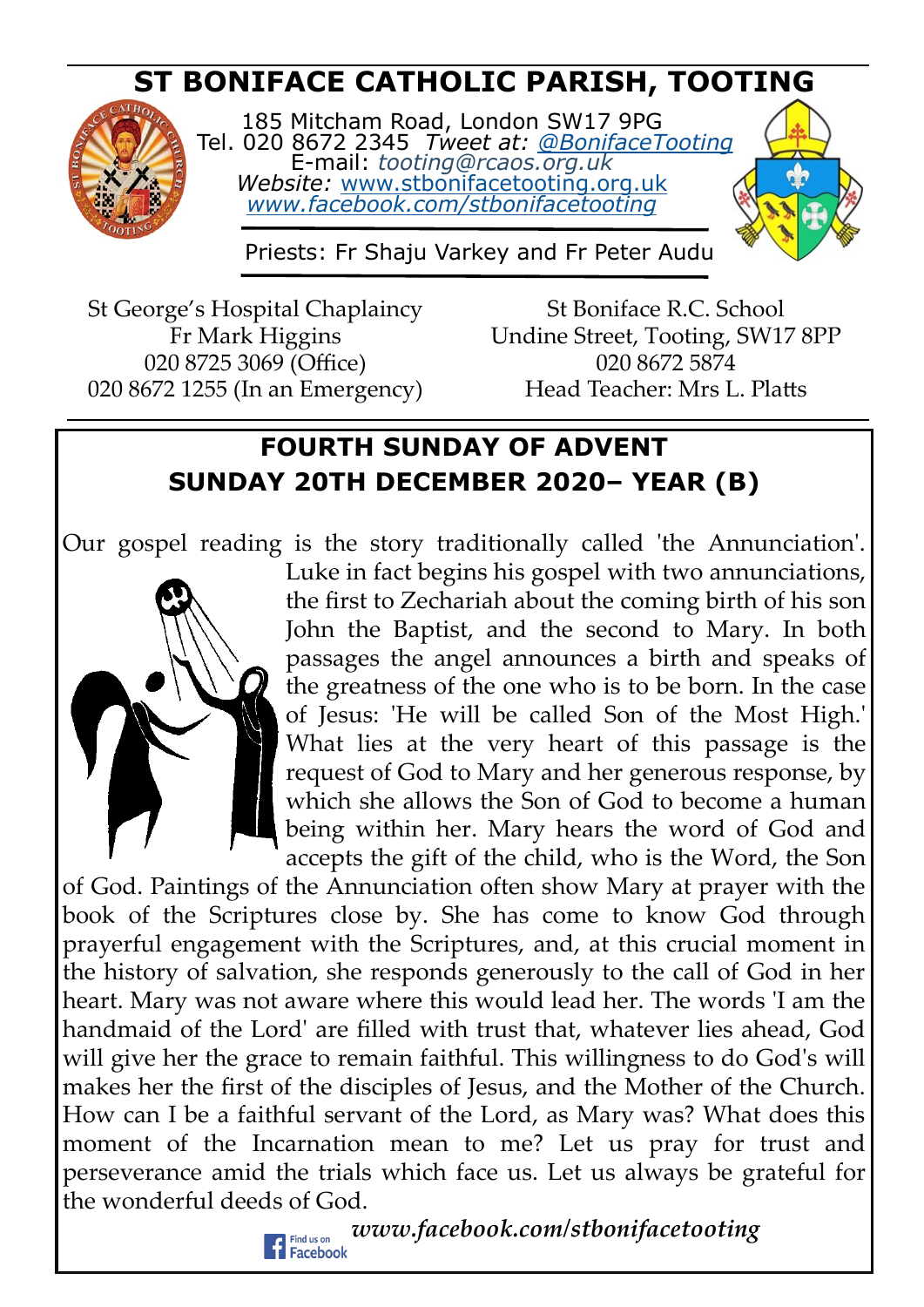#### **ENTRANCE ANTIPHON**

*Drop down dew from above, you heavens, and let the clouds rain down the Just One; let the earth be opened and bring forth a Saviour.*   **CONFITEOR / I CONFESS**

I confess to almighty God and to you, my brothers and sisters, that I have greatly sinned In my thoughts and in my words, In what I have done And in what I have failed to do, Through my fault Through my fault through my most grievous fault; Therefore I asked blessed Mary ever-Virgin, All the Angels and Saints, And you my brothers and sisters, To pray for me to the Lord our God.

### **THE GLORIA: NO GLORIA DURING ADVENT LITURGY OF THE WORD**

#### **FIRST READING**

#### **A reading from the second book of Samuel 7:1-5,8-12,14,16**

Once David had settled into his house and the Lord had given him rest from all the enemies surrounding him, the king said to the prophet Nathan, 'Look, I am living in a house of cedar while the ark of God dwells in a tent.' Nathan said to the king, 'Go and do all that is in your mind, for the Lord is with you.' But that very night the word of the Lord came to Nathan:



'Go and tell my servant David, "Thus the Lord speaks: Are you the man to build me a house to dwell in? I took you from the pasture, from following the sheep, to be leader of my people Israel; I have been with you on all your expeditions; I have cut off all your enemies before you. I will give you fame as great as the fame of the greatest on earth. I will provide a place for my people Israel; I will plant them there and they shall dwell in that place and never be disturbed again; nor shall the wicked continue to oppress them as they did, in the days when I appointed judges over my people Israel; I will give them rest from all their enemies. The Lord will make you great; the Lord will make you a House. And when your days are ended and you are laid to rest with your ancestors, I will preserve the offspring of your body after you and make his sovereignty secure. I will be a father to him and he a son to me; if he does evil, I will punish him with the rod such as men use, with strokes such as mankind gives. Your House and your sovereignty will always stand secure before me and your throne be established for ever."'

The word of the Lord. *R. Thanks be to God.*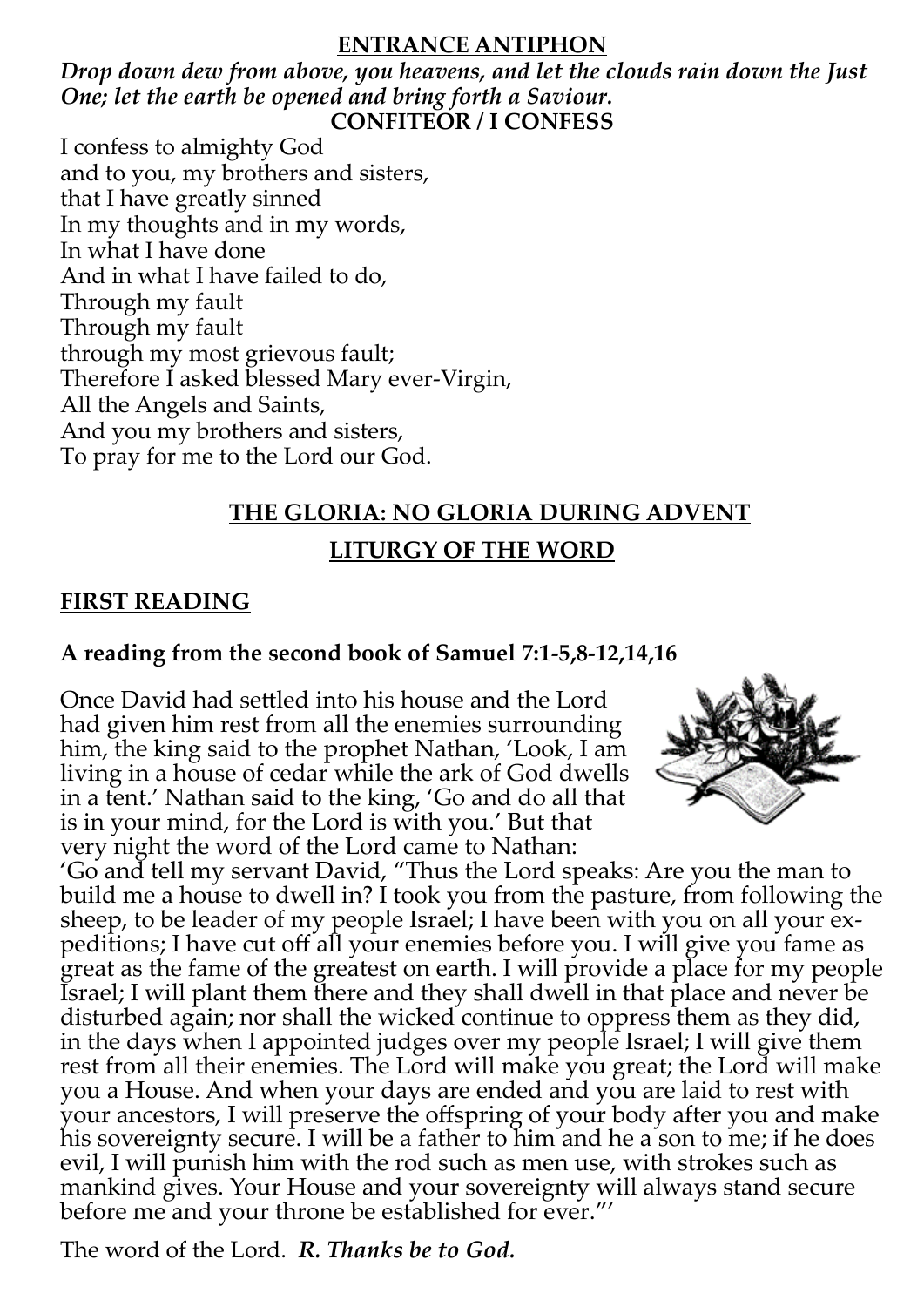### *R. I will sing for ever of your love, O Lord.*

I will sing for ever of your love, O Lord; through all ages my mouth will proclaim your truth. Of this I am sure, that your love lasts for ever, that your truth is firmly established as the heavens. *R*

'I have made a covenant with my chosen one; I have sworn to David my servant: I will establish your dynasty for ever and set up your throne through all ages. *R*

*'*He will say to me: "You are my father, my God, the rock who saves me." I will keep my love for him always; with him my covenant shall last.' *R*

### **SECOND READING**

### *A Reading from the letter of St. Paul to the Romans 16:25-27*

Glory to him who is able to give you the strength to live according to the Good News I preach, and in which I proclaim Jesus Christ, the revelation of a mystery kept secret for endless ages, but now so clear that it must be broadcast to pagans everywhere to bring them to the obedience of faith. This is only what scripture has predicted, and it is all part of the way the eternal God wants things to be. He alone is wisdom; give glory therefore to him through Jesus Christ for ever and ever. Amen.

The word of the Lord. *R. Thanks be to God*

### **GOSPEL ACCLAMATION**

**Alleluia, alleluia! I am the handmaid of the Lord: let what you have said be done to me. Alleluia!** 

### **GOSPEL**

### *A reading from the Holy Gospel according to John 1:26-38*

The angel Gabriel was sent by God to a town in Galilee called Nazareth, to a virgin betrothed to a man named Joseph, of the House of David; and the virgin's name was Mary. He went in and said to her, 'Rejoice, so highly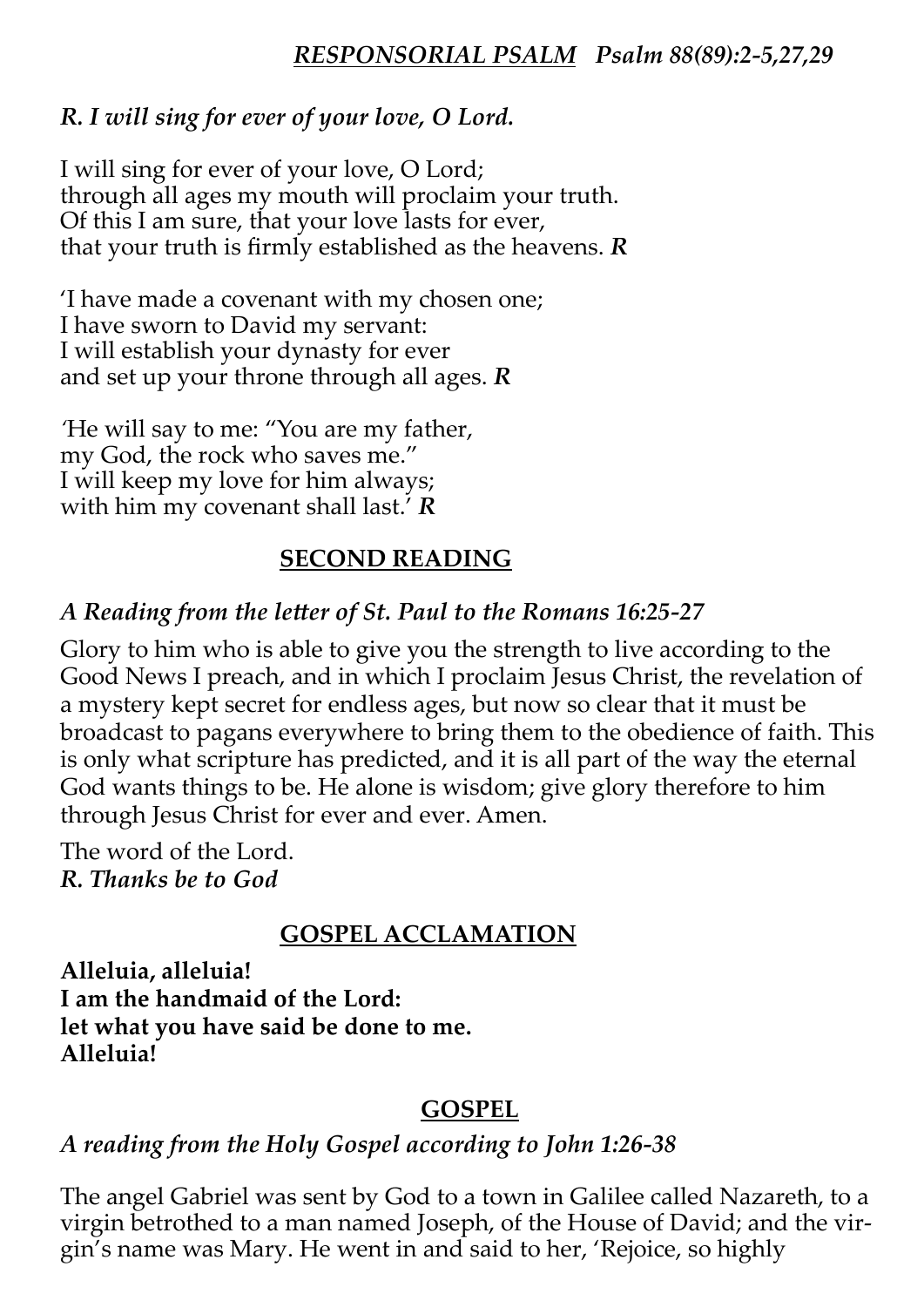favoured! The Lord is with you.' She was deeply disturbed by these words and asked herself what this greeting could mean, but the angel said to her, 'Mary, do not be afraid; you have won God's favour. Listen! You are to conceive and bear a son, and you must name him Jesus. He will be great and will be called Son of the Most High. The Lord God will give him the throne of his ancestor David; he will rule over the House of Jacob for ever and his reign will have no end.' Mary said to the angel, 'But how can this come about, since I am a virgin?' 'The Holy Spirit will come upon you' the angel answered 'and the power of the Most High will cover you with its shadow. And so the child will be holy and will be called Son of God. Know this too: your kinswoman Elizabeth has, in her old age, herself conceived a son, and she whom people called barren is now in her sixth month, for nothing is impossible to God.' 'I am the handmaid of the Lord,' said Mary 'let what you have said be done to me.' And the angel left her.

*The Gospel of the Lord. R. Praise to you, Lord Jesus Christ*

#### **APOSTLES' CREED**

**I believe in God, the Father Almighty, Creator of heaven and earth, and in Jesus Christ, His only Son, our Lord, who was conceived by the Holy Spirit, born of the Virgin Mary, suffered under Pontius Pilate, was crucified, died and was buried; He descended into hell; on the third day He rose again from the dead; He ascended into heaven, and is seated at the right hand of God the Father Almighty; from there He will come to judge the living and the dead. I believe in the Holy Spirit, the Holy Catholic Church, the communion of Saints, the forgiveness of sins, the resurrection of the body, and life everlasting.** 

#### **THE LITURGY OF THE EUCHARIST**

#### **Pray brothers and sisters that my sacrifice and yours may be acceptable to God, the Almighty Father.**

*May the Lord accept the sacrifice at your hands for the praise and glory of his name, for our good and the good of all his holy Church.*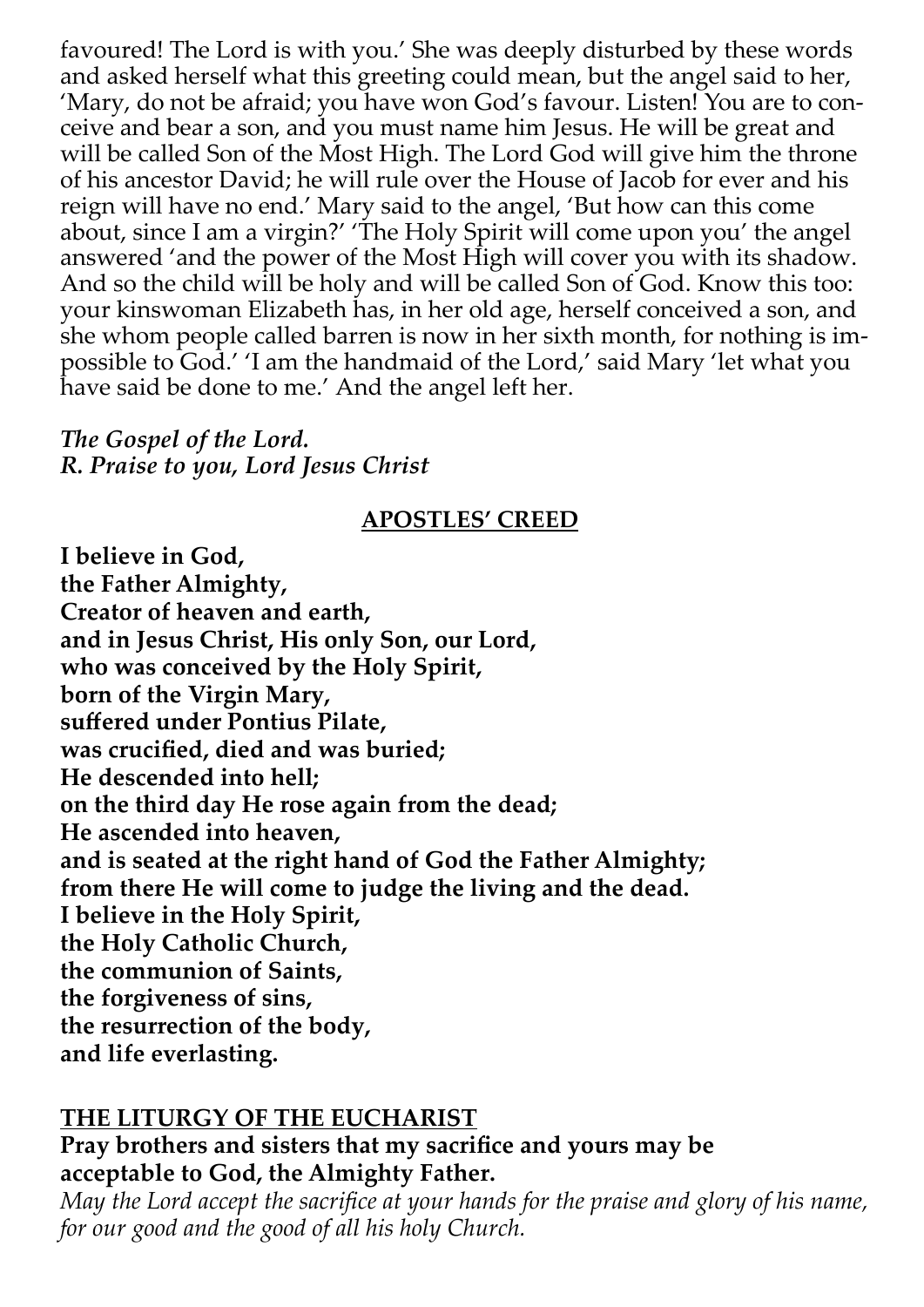**SANCTUS:** *Holy, Holy, Holy Lord God of hosts. Heaven and earth are full of your glory. Hosanna in the highest. Blessed is he who comes in the name of the Lord. Hosanna in the highest.* 

#### **THE MYSTERY OF FAITH**

*We proclaim your Death, O Lord, and profess your Resurrection, until you come again.* 

### **COMMUNION ANTIPHON**

*Behold, a Virgin shall conceive and bear a son; and his name will be called Emmanuel .* 

## **PARISH INFORMATION, FAITH NEWS & MISSION**

**CHRISTMAS CARDS:** There is a Christmas card for all of you from Fr Peter and Fr Shaju. Please collect from the Church porch. It has the details of all the major services and Masses of Advent, Christmas and the New Year. The Parish requests you to please take few extra cards and invite your loved ones and the neighbours to our Church at Christmas & New Year celebrations.

### **CHRISTMAS & NEW YEAR PROGRAMME:** Because of the Covid-19

restriction, this year's Christmas Masses will be different from other years. We have five Masses on 24th and four Masses on 25th December. There will be Carols singing before 8pm, 10pm and midnight masses on 24th December.

**First Mass of Christmas:** 24th at 4pm



 **Christmas Vigil Masses:** 24th at 6pm, 8pm & 10pm ( thirty minutes carols before 8pm & 10pm Masses)  **Midnight Mass**: Carols at 11.30pm followed by Solemn Mass of the Christmas at midnight. **Christmas Day**: 25th 9am, 10.30am, 12 Noon & 1pm

**CHRISTMAS MIDNIGHT MASS:** All the seats are booked. Those who have already booked a place, please collect a entrance card which is available after all the weekend Masses 19/20 December. **You don't need a ticket for all other Masses.**

**NEW YEAR THANKSGIVNG SERVICE & MASS:** We, as a parish will come together and spend time in thanksgiving to God for all the blessing each one us & our families have received in 2020. **There will be two thanksgiving services this year: the first one - thanksgiving service at 8pm & Mass at 9pm and the second one - thanksgiving services at 11pm & Mass at midnight followed by New Year's celebration in the hall.**

**SUNDAY OFFERINGS: Please drop your envelops/offering in the offering boxes which can be found at the entrance and exits or use the card machines at the back of the Church.**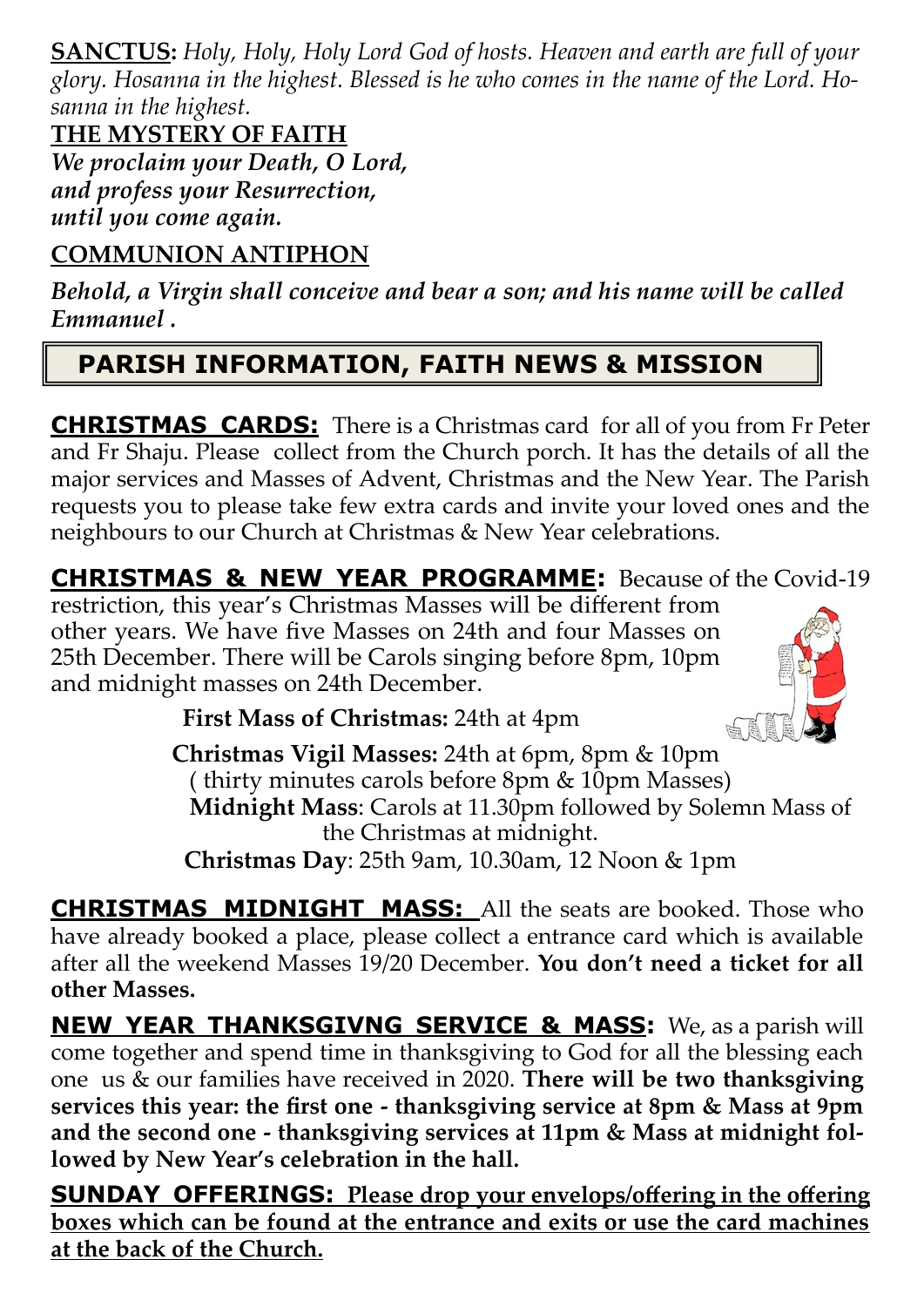**CONTACTLESS OFFERINGS & GIFT AID:** We have two card terminals to make your offering. **YOU CAN FIND THE TERMINALS ON EITHER SIDE IN THE PORCH AS YOU ENTER THOUGH THE FRONT DOORS. You can Gift Aid all the offering you make by card.** If you wish to use your card for your offering/ donation, please follow the instructions at the terminals. Thanks for using the facility.

**CHRISTMAS OFFERING FOR YOUR PRIESTS:** If you wish to use a Christmas Offering Envelope, please collect one form the Porch. **Please Note**: Christmas offering is your personal offering to your priests, not to the Church.

**READERS FOR CHRISTMAS MASSES**: If you can read at any of the Christmas Masses, please put down your name in the sheet which can be found in the Porch.

**SERVING AT THE ALTAR AT CHRISTMAS**: We need one Altar Server per Mass (Christmas). If you can, please put down your name in the sheet which can be found in the Porch.

**SIMBANG GABI:** (Filipino for "Night Mass") is a devotional nine-day series of Masses practised by Roman Catholics in the Philippines in anticipation of Christmas. There will be Simbang Gabi Masses in our church from the **16th-24th DEC at 6.30pm.**

**LAST WEEKDAY MASS IN 2020:** The last weekday Mass in 2020 at **9.30am on Thursday 31st December** will be a special Mass for all the faithful departed in 2020 in our family and amongst our friends. During the Mass the names of your loved ones who died this year will be read out. If you wish to their name(s) to be included please write on the labelled sheet in the Church porch.

**LIVE STERAMING OF MASS:** 9.30am Mon– Sat and Sun 12:00.

**FIRST HOLY COMMUNION:** Programme will start on Saturday 24th April at 9.50am in the Parish Hall. All the parents (ONLY) are requested to attend a meeting on Saturday 20th March at 9.50am in the Parish Hall.

**CONFIRMATION:** Programme starts on Saturday 6th February at 11.15am in the Parish Hall. Parents meeting is on 16th January.

**PARISH OPEN HOUSE:** The next Open House is on Friday 8th January 2020, 4-6pm.

**RCIA:** Next session is on **Monday 21st December at 7.15pm**

**WE PRAY: for all staff who works in hospitals and care homes especially for our chaplains at George's Hospital.** 

**CONFESSIONS:** On **Saturdays 10.30am-11.30am.** Unfortunately, regulation wont allow us to have confessions in the confessional. So the confessions will be at the Our Lady Chapel area. **Please note the time change.**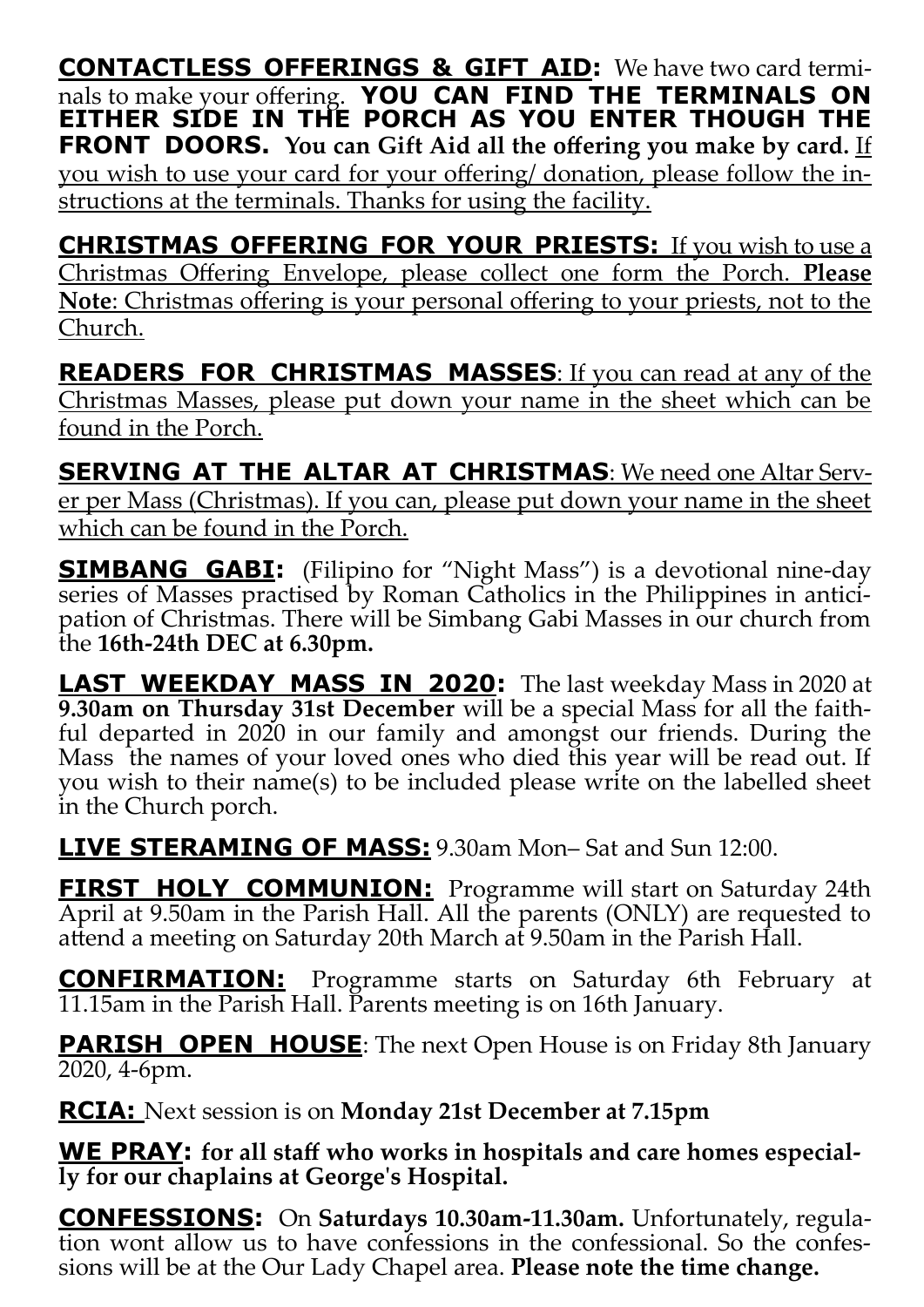**NEED TO SEE A PRIEST:** If you need to see a priest to sign a school supplementary form, discuss about baptism or wedding or a private matter, please come for a parish open house which is every Friday 4pm-6pm.

**HOSPITAL VISITS:** A Catholic Priest is available for patients, staff & Visitors to St. George's Hospital, Fr. Mark Higgins, on 0208 725 3069. Messages can be left. In emergencies phone the switchboard on 020 8672 1255 to page the Catholic Priest, who can be reached 24/7.

*For all those who are celebrating their birthday this week the Parish wishes you a Happy Birthday and we join you to give thanks to God for the wonderful gift of life to you & you a special gift to us. The Parish also*  wishes every blessing to all the couples who are celebrating their *wedding anniversary this week.*

#### **PARISH PRAYER LIST Please remember in your prayers all those on our parish prayer list.**

**The Sick:** Dessy, Helena O'Connor, Pat Nolan, Norah Bolger, Anne Scanlon, Fortunata D'Souza, Nigel Searle, Gordon King, Beverley King, Maria Fatima, Fernando, Michael Andrade, Rosaria Alfonso, Rosalie Hickey, Anastatsia Ogbonna, Nilojan Mariyathas, Tony Hardy, Esther Daley, Norman Mendonca, Irene Mendonca, Julianna Hayfron, Nino Abel, Albert Folvi, Marciana Tangcay, Geoff Blwyddin , Christina Grogan, Matilda Addison, Elizabeth Bosley, Janet Adams, Frances Brady, Maureen Connelly & Eli Lee Roberts.

**Death Anniversaries**: Joseph Johnson, Sherrie O;Mahoney, Anne Kelly, Ian Hurst, Michael O'Malley, Selwyn Williams, Don Revell, Waclaw Lach, David Leggatt, Luigi Cristiano, Madelaine Joyce, Thomas Dunleavy, Kirian Lopes, Raymond Ashley, Oliver Murray, Stephen Kinsella, Ray Nieslony, Karl Jackson, Nora Doherty, Mary Prospere, Sandra Moore, Raymond D'Souza, Gloria Guillen and Marlo Luna. **May they rest in peace – Amen.**

|                   | 19th & 20th December                                   | 26th & 27th December    |  |  |  |
|-------------------|--------------------------------------------------------|-------------------------|--|--|--|
|                   | LITURGICAL READERS (please collect a copy of the rota) |                         |  |  |  |
| Sat 18.30         | <b>Jim Russell</b>                                     | Doris Cubero            |  |  |  |
| 09.00             | Ansshakila Manoharadas                                 | Pat Willis              |  |  |  |
| 10.30             | Mary Sagoe                                             | Ada Ikpoh               |  |  |  |
| 12.00             | <b>Callum Fernandes</b><br>Mikheala Dayaday            |                         |  |  |  |
| 13:00             | <b>Christy Anoop</b>                                   | Ian Johnson             |  |  |  |
| 18.30             | <b>Susan Daniel</b>                                    | Angel Babu              |  |  |  |
| Cleaning<br>Rota: | Wk3: Mon 21st Dec @10am                                | Wk4: Mon 28th Dec @ 7pm |  |  |  |